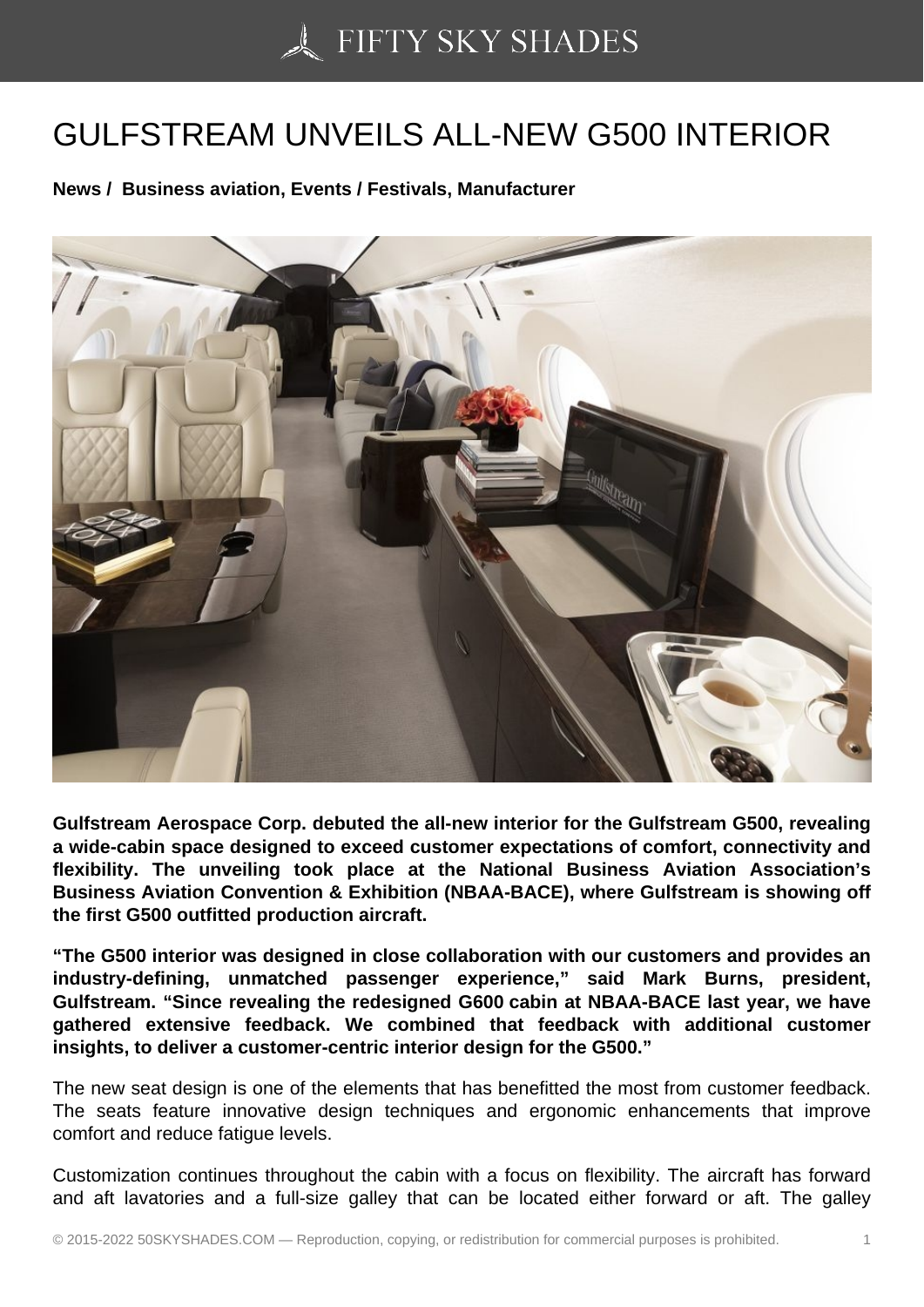features a steam oven as an option, an interchangeable beverage maker and a refrigerator that can be placed above or below the counter, depending on the desire for storage or counter space. Customizable flooring options like stone and wood can be selected for the entry, galley and lavatories.



Some of the design details unique to the G500 cabin on display at NBAA-BACE include:

- Two contrasting veneers to highlight different areas in the cabin
- Custom-designed seats featuring diamond-quilted inserts
- Backlit storage area in the lavatory
- A baggage area that offers more visibility and durability
- Increased storage for personal communication devices or other items
- The option for a personal monitor or tablet holder that can be stowed at each single seat

The G500 cabin features three living areas and can seat up to 19 passengers. Passengers can work, dine, relax and sleep while on board.

The cabin allows passengers to stay connected through satellite communications and various highspeed internet options, including JetConneX, the high-speed Ka-band broadband service. The cabin management system gives passengers control of the lighting, window shades, temperature and entertainment options through touchscreen devices.

The G500 features industry-leading cabin sound levels, the lowest cabin altitude and 100 percent fresh air that boost mental awareness and reduce fatigue. The G500 will have 14 panoramic windows that allow for an abundance of natural light.

The G500 on display serves as the testbed for the G500 cabin. Following completion of the test program, it will be used as a demonstration aircraft for customers and prospective customers.The G500 is slated to receive type certification in 2017 and enter service ahead of schedule in the fourth quarter of that year. The G500 can fly 5,000 nautical miles/9,260 kilometers at Mach 0.85 or 3,800 nm/7,038 km at Mach 0.90.